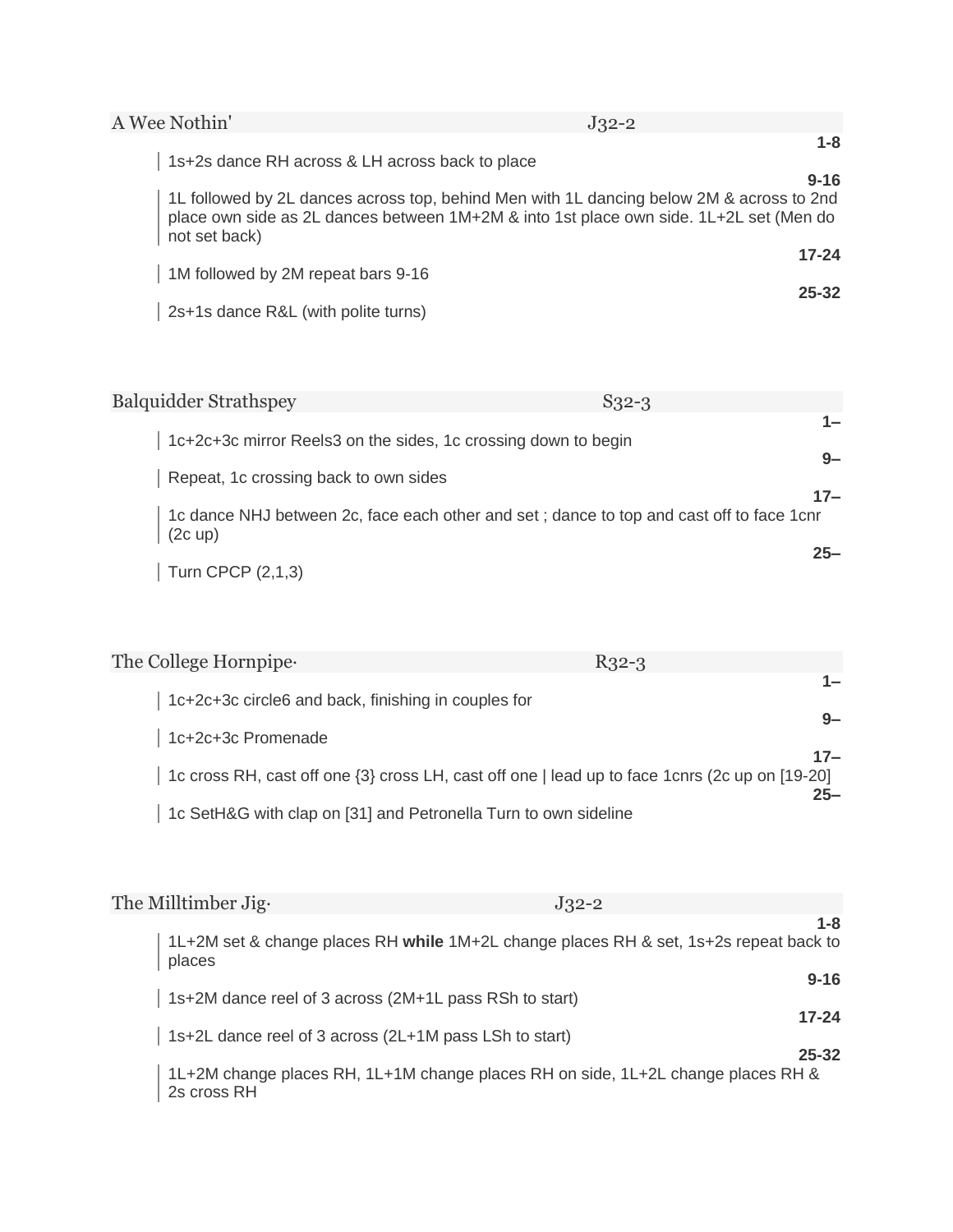| Duncan Mackay                                   | $\cdot$ S32-3                                                                                 |
|-------------------------------------------------|-----------------------------------------------------------------------------------------------|
|                                                 | $1 - 8$<br>1s+2s circle 4H round to left, 1s lead down below 3s & cast up to 2nd place        |
|                                                 | $9 - 16$                                                                                      |
|                                                 | 1s+3s circle 4H round to left, 1s cross up RH & cast 1 place to face 1st corners<br>$17 - 24$ |
| 2nd corners 2H ending between corners & all set | 1s turn 1st corner 2H & end between corners, 2s+1s+3s set & 1s face 2nd corners, 1s turn      |
|                                                 | $25 - 32$                                                                                     |
| places                                          | 1s dance reels of 3 on opposite sides giving LSh to 1st corners & cross passing RSh to 2nd    |

| Thornycroft                                   | $R_{32-2}$                                                                                           |
|-----------------------------------------------|------------------------------------------------------------------------------------------------------|
| to places                                     | $1 - 8$<br>1M also 2L cross passing their standing partner by RSh & cast 1 place, 1M+2L turn RH back |
| 1L+2M repeat passing partner LSh & turning LH | $9 - 16$                                                                                             |
| 1s slip step down the middle & back           | $17 - 24$<br>$25 - 32$                                                                               |
| 1s+2s dance Poussette                         |                                                                                                      |

| Trip to Fanwood                                        | $\cdot$ J32-3                                                                                                    |
|--------------------------------------------------------|------------------------------------------------------------------------------------------------------------------|
|                                                        | $1-8$<br>1s cross RH & cast below 3s, cross LH & cast up round 3s to face 1st corners                            |
|                                                        | $9 - 16$<br>1s dance 1/2 RSh reel of 4 with 1st corners & turn LH to face 2nd corners                            |
| opposite sides                                         | $17 - 24$<br>1s dance 1/2 reel of 4 with 2nd corners & turn LH 1.1/2 times in middle to end facing               |
|                                                        | $25 - 28$<br>1s dance RH across (1L with 3s at top, 1M with 2s) with 1s ending 2nd place opposite sides<br>29-32 |
| 3s+1s+2s chase clockwise 1/2 way to 2 1 3 on own sides |                                                                                                                  |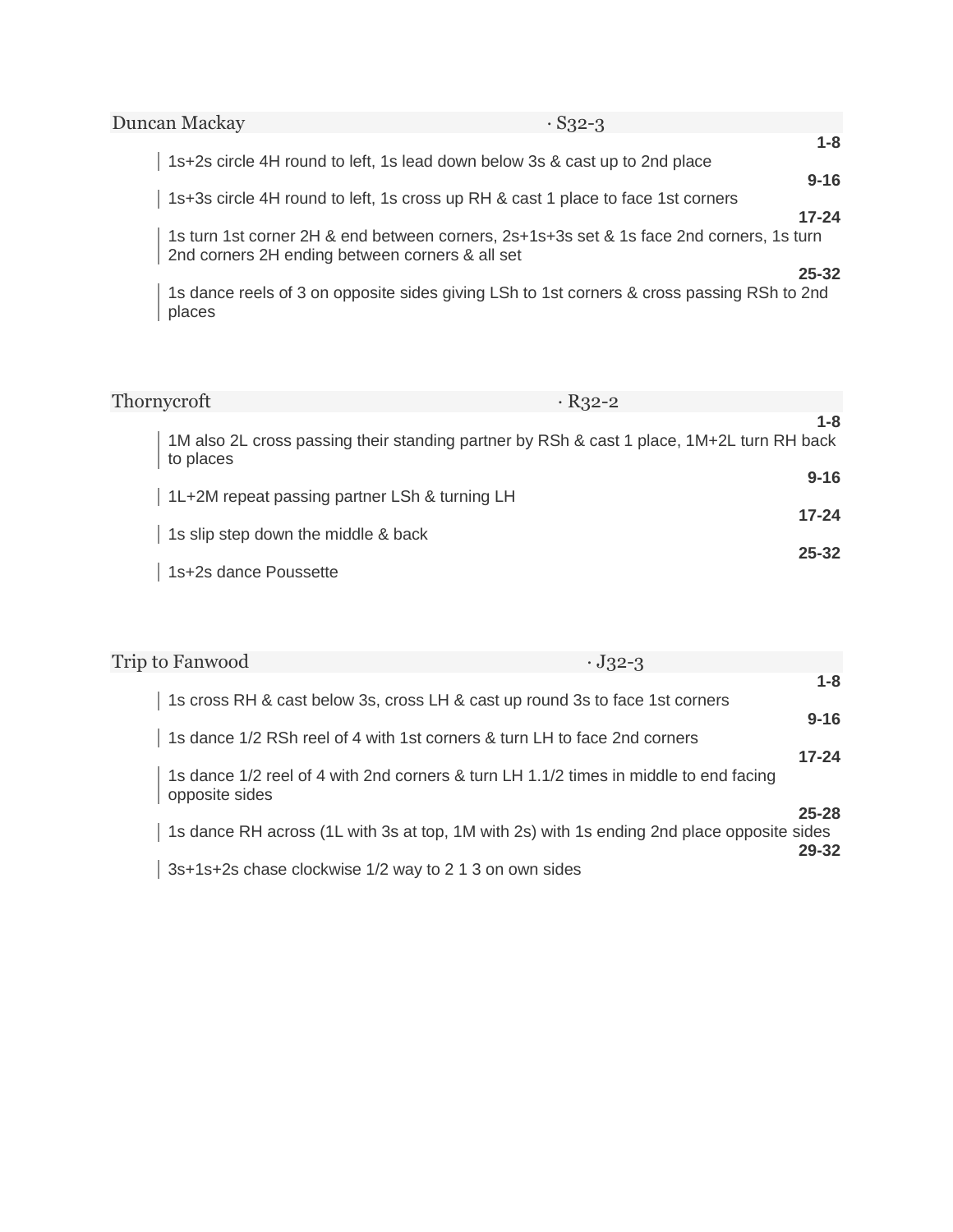| <b>Gypsy Weaver</b>            | $\cdot$ S32-3                                                                                                                                        |         |
|--------------------------------|------------------------------------------------------------------------------------------------------------------------------------------------------|---------|
|                                |                                                                                                                                                      | $1 - 8$ |
|                                | 1s+3s dance RSh 3/4 round partner to end in line of four in middle (Ladies face down, Men up), 1/2 reel of 4, 1s+3s RSh 3/4 round prtnr to own sides |         |
|                                | $9 - 16$                                                                                                                                             |         |
| 2s+1s Set+Link, 3s+1s Set+Link |                                                                                                                                                      |         |
|                                | $17 - 24$                                                                                                                                            |         |
|                                | 1s+3s+2s 1/2 RSh reel of 3 on own sides, 1L followed by partner casts up 1 pl crossing to opp sides & turning left turns prtnr LH to face 1st crnrs  |         |
|                                | $25 - 32$                                                                                                                                            |         |
|                                | 1s Pass+Turn with 1st corners & pass RSh to face 2nd corners, Pass+Turn with 2nd corners, 1s ending 2nd place own sides                              |         |
|                                |                                                                                                                                                      |         |
|                                |                                                                                                                                                      |         |

| <b>Tiptoe and Sway</b>                                                                 | $R_{32-3}$                                                                                          |
|----------------------------------------------------------------------------------------|-----------------------------------------------------------------------------------------------------|
| face out                                                                               | $1 - 8$<br>1s turn RH & cast 1 place, 2s+1s+3s turn RH, 2s & 1s cast 1 place while 3s lead to top & |
| 3s+1s dance double Fig of 8 round standing 2s                                          | $9 - 16$                                                                                            |
| 3s turn RH & cast 1 place, 2s+3s+1s turn RH, 2s & 3s cast 1 place while 1s lead to top | $17 - 24$<br>$25 - 32$                                                                              |
| 1s+2s dance Allemande                                                                  |                                                                                                     |

| La Flora                                                                                                    | $\cdot$ J32-3 |
|-------------------------------------------------------------------------------------------------------------|---------------|
| 1s+2s dance RH across 1/2 way, 1/2 turn RH, dance LH across 1/2 way & turn LH to places                     | $1 - 8$       |
| 1s petronella to 2nd place opposite sides                                                                   | $9 - 16$      |
|                                                                                                             | $17 - 24$     |
| 2s+1s+3s circle 6H round & back                                                                             | $25 - 32$     |
| 1s dance reels of 3 on opposite sides giving RSh to person on their right & cross to 2nd<br>place own sides |               |

| Miss Ogilvie's Fancy                                                 | $\cdot$ S32-3 |           |
|----------------------------------------------------------------------|---------------|-----------|
| 1s+2s dance Poussette Right Round                                    |               | $1 - 8$   |
|                                                                      |               | $9 - 16$  |
| 1s lead down the middle for 3 steps, back to top & cast to 2nd place |               | $17 - 24$ |
| 1s+3s circle 4H round & back                                         |               | $25 - 32$ |
| 2s+1s dance R&L                                                      |               |           |